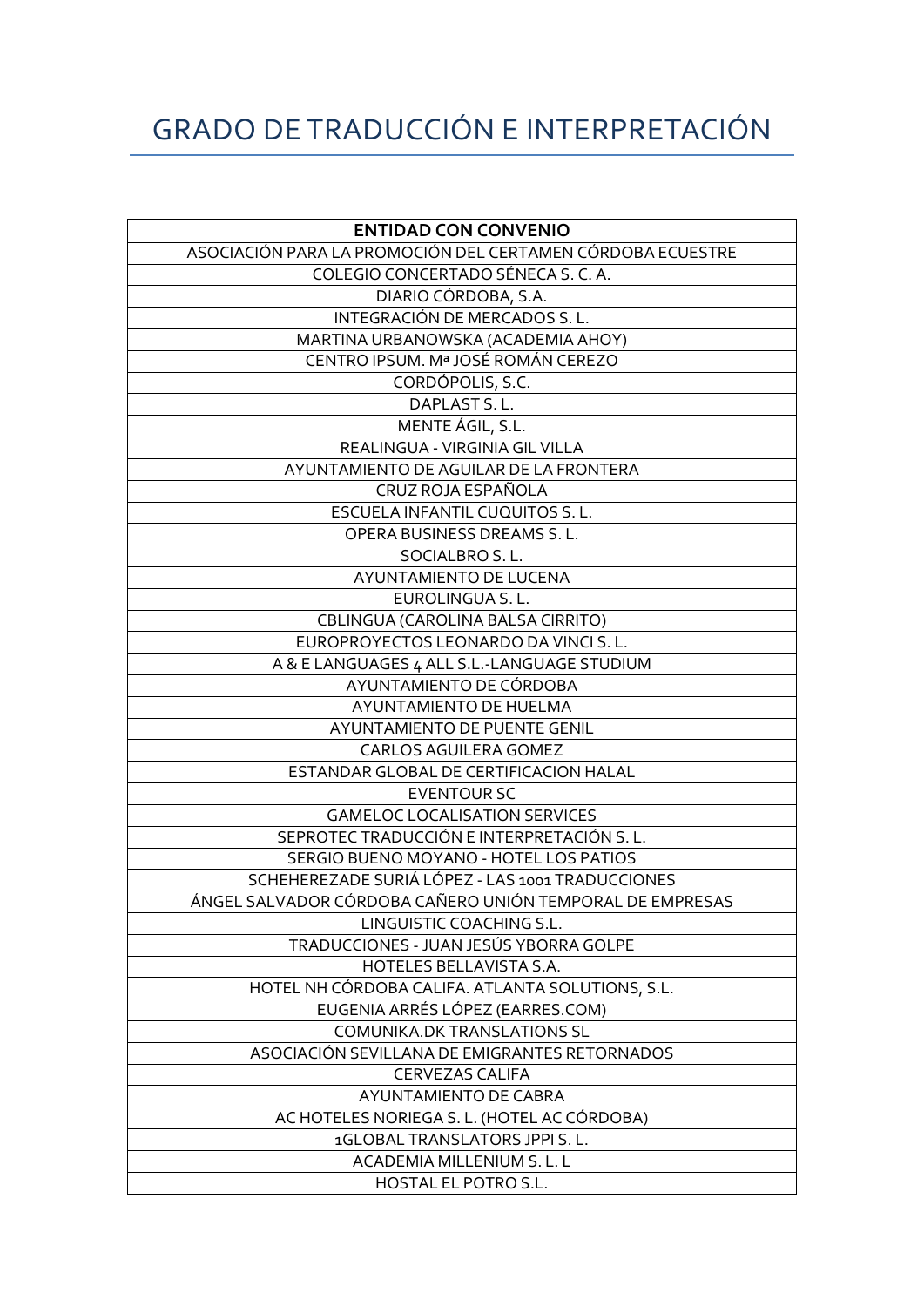| TESSYO VALLEY S.L.                                                    |
|-----------------------------------------------------------------------|
| ACADEMIA COSMOLINGUA - ACADEMIA DE IDIOMAS                            |
| AYUNTAMIENTO DE PEÑAFLOR                                              |
| EXPLOTADORA DE HOSTELERIA 1990                                        |
| AYUNTAMIENTO DE LA CAMPANA                                            |
| COMITATO ORGANIZZATORE DI FESTIVALETTERATURA                          |
| COLEGIO NUESTRA SEÑORA DE LAS MERCEDES                                |
| FERIARTS CONTEMPORÁNEO, S.L.                                          |
| ASOC ESPAÑOLA DE TRADUCTORES CORRECTORES E INTÉRPRETES - ASETRAD-     |
| INDIGO QUÍMICA S.L.                                                   |
| HOTEL JARDINES DE ULETA SUITES                                        |
| SDI MEDIA IBERIA SL                                                   |
| JAVIER SÁNCHEZ (TRADUCTOR)                                            |
| <b>BACUS TRAVEL &amp; TOURS SL</b>                                    |
| <b>WHATS'UP MADRID S.L</b>                                            |
| NOVATRADUCCIÓN S.L.                                                   |
| ACADEMIA BRITÁNICA Y CASA INTERNACIONAL CÓRDOBA S.A                   |
| CHIRINGUITO PACO - FRANCISCO GONZÁLEZ VELA                            |
| JURIDIOMAS TRADUCTORES (NATALIA LUQUE DIOS)                           |
| FÁBRICA DE SILLAS RUIZ Y SÁNCHEZ S.L.                                 |
|                                                                       |
| URGENCIAS FML, S.L.P.<br>COLEGIO LA SALLE CÓRDOBA                     |
|                                                                       |
| NH COLLECTION AMISTAD CÓRDOBA (NH HOTELES ESPAÑA S.A.)                |
| TATUTRAD S.L.                                                         |
| JOSÉ CABELLO NARANJO (HOTEL EMPERADOR MAXIMIANO HERCÚLEO)             |
| VESTAS MANUFACTURING SPAIN, S.L.                                      |
| EDITORIAL MASQUE NETWORKS, S.L. (EDITORIAL MASQUEOCA)                 |
| IDOIA DÍAZ LEÓN (INTÉRPRETE JURADO)                                   |
| ROSA MARÍA CABRERA TORRES (TRADUCCIONES ABROADS)                      |
| ALBANY SCHOOL OF ENGLISH, S.L                                         |
| ANINVER INFRAPPP PARTNERS S.L.                                        |
| <b>GLOBALEXICON LTD</b>                                               |
| AGUILERVI DEL SUR S.L.                                                |
| CENTRO DE FORMACIÓN EDUCCA                                            |
| PREVENTIS GLOBAL DE FORMACIÓN, S.L.                                   |
| MIGRALINGUA VOZE SERVICIOS LINGÜISTICOS S.L.                          |
| JUAN JOSÉ GUZMÁN CASAS (TALK TALK ENGLISH SCHOOL)                     |
| ALEJANDRO GARCÍA ARAGÓN                                               |
| JUAN ALFONSO GIL DEL POZO (TORRENIGMA)                                |
| ANTONIO FALCÓN ALONSO                                                 |
| ANTONIO JOSÉ POSADAS SÁNCHEZ (CRISÁN FORMACIÓN)                       |
| MIGUEL MARQUÉS MUÑOZ                                                  |
| SANDRA RAMÓN MACHADO                                                  |
| COKIDOO STUDIOS SLNE (ERASMUSU.COM)                                   |
| GUILLERMO PABLO ALEGRE GARCÍA (PUBLI DENTAL)                          |
| INSTITUTO SUPERIOR DE ESTUDIOS LINGÜÍSTICOS Y TRADUCCIÓN- ISTRAD S.L. |
| HOSPEDERÍA LOS PEDROCHES, S.L.U.                                      |
| FUNDACIÓN DIOCESANA SANTOS MÁRTIRES DE CÓRDOBA                        |
| C.C. SAN RAFAEL                                                       |
|                                                                       |